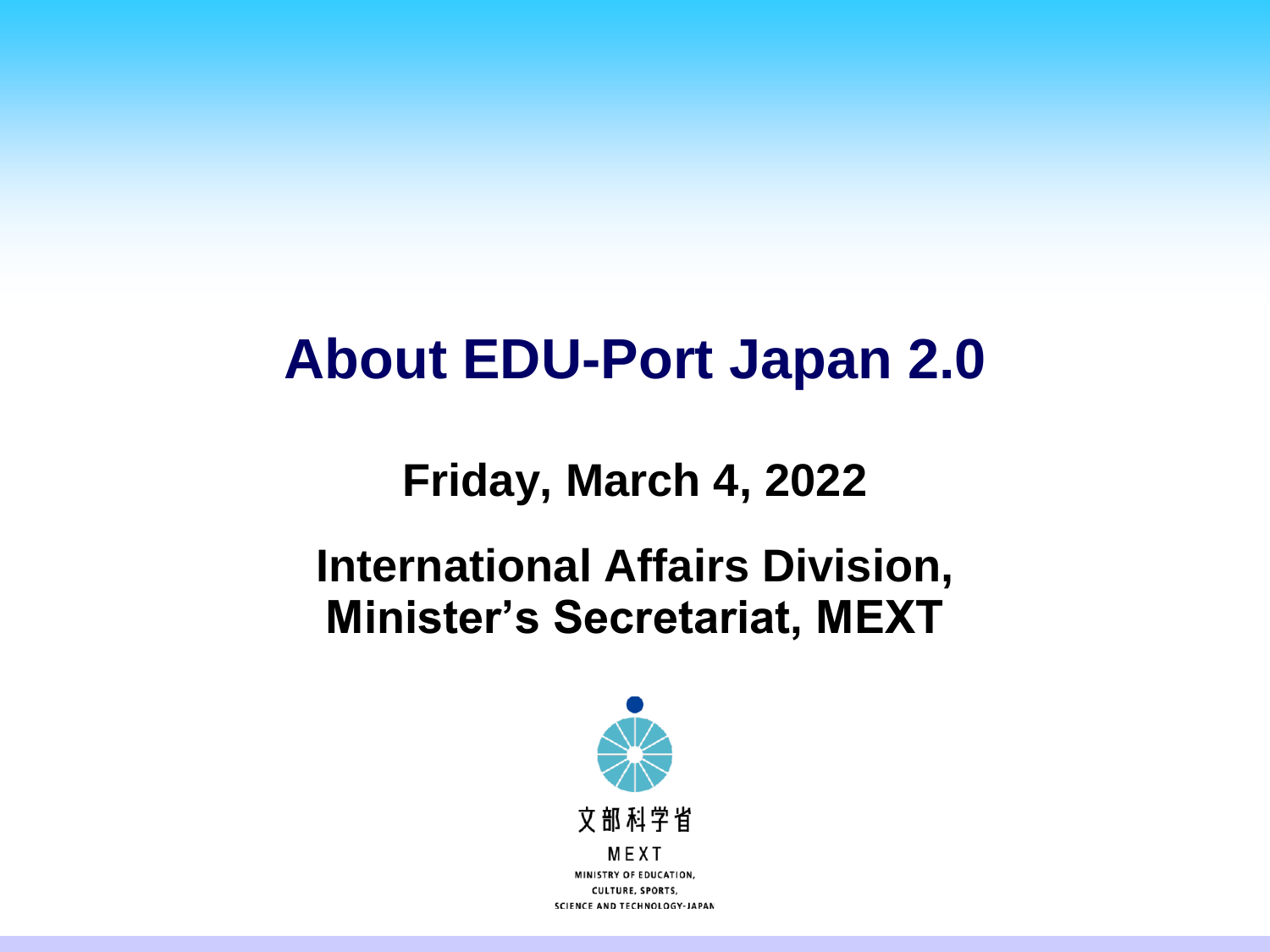#### **Research Project for promoting Japanese-style Education FY 2021 budget: 75 million yen Amidst the COVID-19 Pandemic (EDU-Port Japan 2.0)**

**FY 2020 budget: 72 million yen** 



#### **Background**

- Japanese-style education draws international interest due to its unique approaches -Elementary and junior high school education centers on cultivating a well-balanced solid academic ability, rich humanity, and healthy body. -Colleges of technology, KOSEN, develop engineers so they will have practical and sophisticated skills.
- EDU-Port Japan is included as one of the new pillars in "The Third Basic Plan for the Promotion of Education" (cabinet decision in June 2018), and is also incorporated in "Japan's Infrastructure System Overseas Promotion Strategy 2025" (December 2020).
- Due to changes resulting from the COVID-19 pandemic began in 2020, many countries are expressing a growing interest in enhancing public health education, etc.

#### **Project Summary**

Leveraging the "Public-Private Collaborative Platform for promoting Japanese-style Education" which is built in cooperation with the MOFA, METI, JICA, JETRO, local public organizations, and educational institutions, etc., MEXT conducts a research and study for promoting Japanese-style education amidst the COVID-19 pandemic.

#### **Performance and Outcomes to Date**

- ◆ Since FY2016, 66 pilot projects have been implemented in a total of 36 countries and regions.
- ◆ Number of participants from Japan: approx. 18,000
- ◆ Number of Participants from partner countries: approx. 79,000 ⇒ **Contributed towards the internationalization of Japan's education, and produced solid results**
- 1. Increase in international presence of Japan's education, culture, and systems
- 2. Accumulation of knowledge on the education of foreign children
- 3. Review of Japan's lesson planning and teacher training
- 4. Reverse importing of outstanding initiatives from other countries
- 5. Acceptance of international students from countries with pilot projects
- 6. Creation of a new industry-academic-government partnership regarding education etc.
- ◆ Furthermore, many achievements have been made such as the introduction of instrumental music education in the local curriculum guideline (music) and the introduction of a Japanese-style curriculum when establishing the first local robot department in the country's national institute of technology.

#### **Specific Initiatives to Further Outcomes**

#### ◆ **Managing Public-Private Collaborative Platform**

- Expert committee made up of representatives from the public and private sectors
- Symposiums, seminars, exhibits at an international forum
- Individual discussions and networking with businesses expanding overseas
- Public relations, promotional activities
- Support to arrange school visits
- Selection of EDU-Port Japan Supported Project
- ◆ **Research and study to promote public health education, etc.**
- Implementing research and study to promote Japanesestyle public heath education, etc., amidst the COVID-19 pandemic.





#### **Expected Outcome**

**Further internationalization of Japan's education** post COVID-19 (development of new education programs, acceleration of collaborative international education, etc.), **expansion of pro-Japan people and contribution towards SDGs** (strengthening relationships with other countries, promotion of mutual understanding), and **contribution to Japan's economic growth, etc.** 



Video distribution (in 8 languages) related to Japanese-style education, etc.

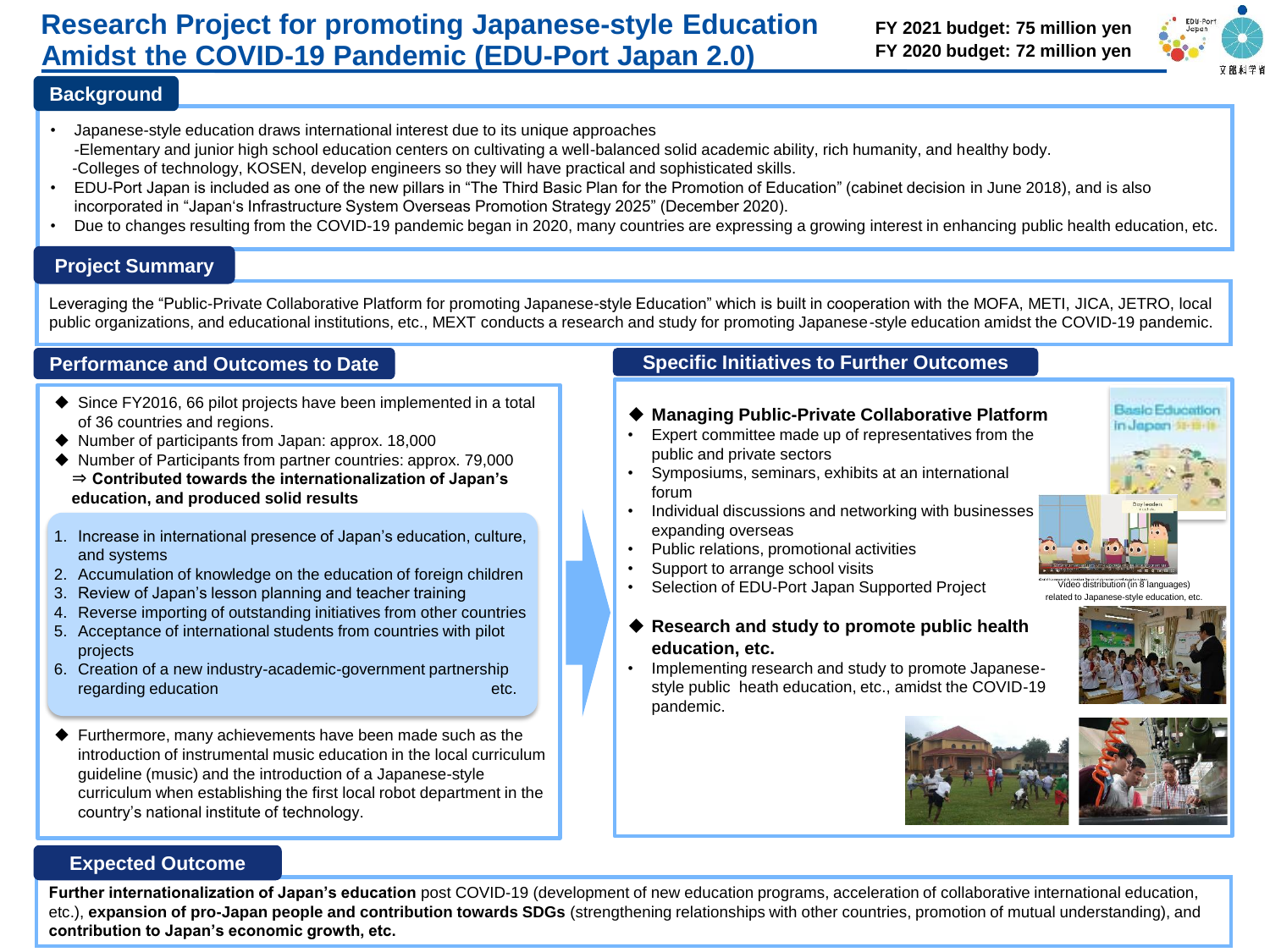#### EDU-Port Japan List of Supported Projects (2020-2021)

Pre-School Education/ ★ Primary and Secondary Education/ ● Higher Education/ ■ Professional Education Total 20 projects \*As of March 4, 2021

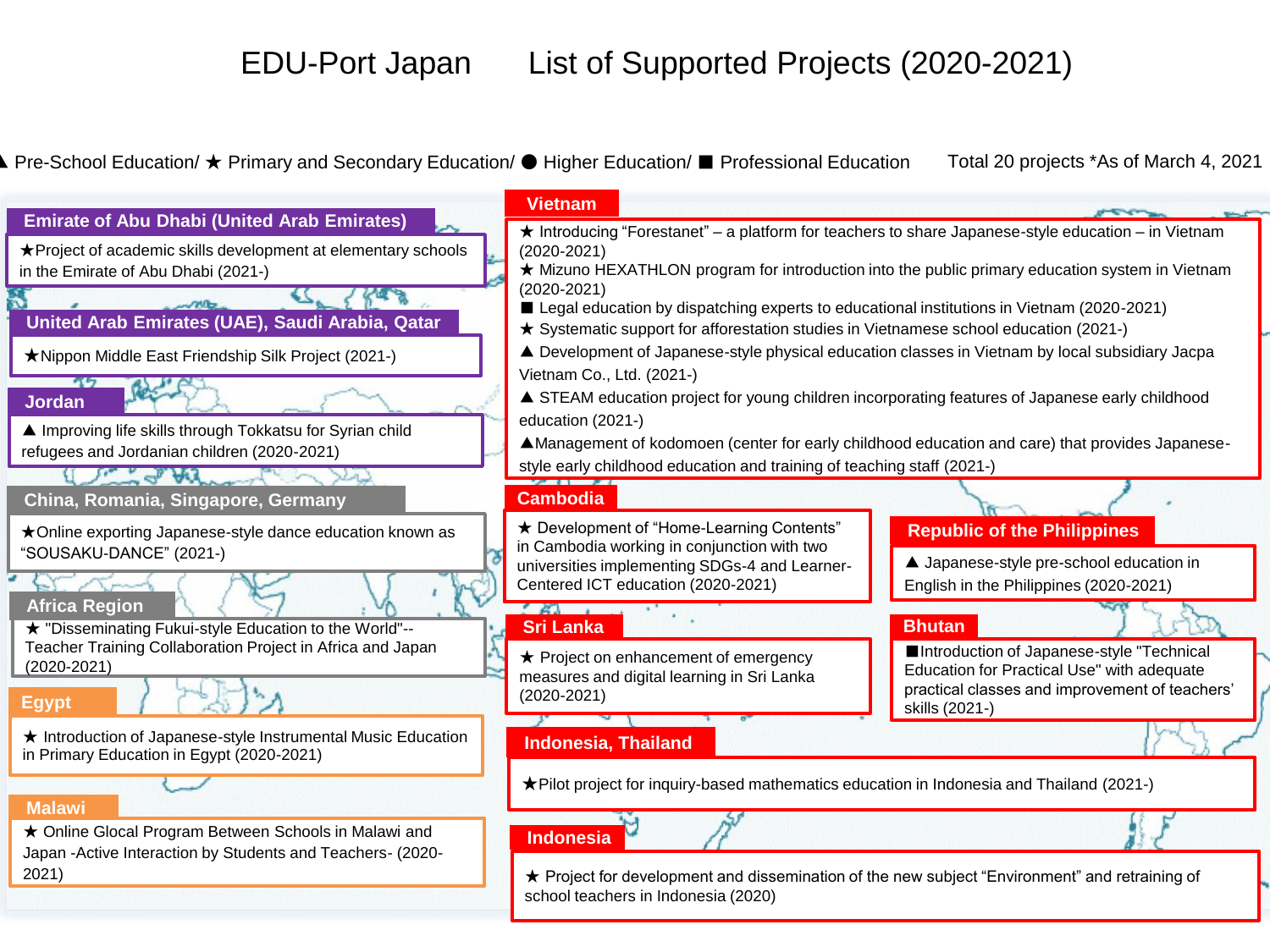### FY 2021: List of Projects Adopted for Research on Overseas Expansion of Public Health Education, etc.

| <b>Project name</b>                                                                                                                                       | <b>Representative</b><br><b>Organization</b> | <b>Country</b>                                                                                                                                                        | <b>Project Summary</b>                                                                                                                                                                                                                                                                                                                                                                                                                                                                                                                                                                                                                                                                                                                                                                                                                                                                                                                                                                                                                                                            |
|-----------------------------------------------------------------------------------------------------------------------------------------------------------|----------------------------------------------|-----------------------------------------------------------------------------------------------------------------------------------------------------------------------|-----------------------------------------------------------------------------------------------------------------------------------------------------------------------------------------------------------------------------------------------------------------------------------------------------------------------------------------------------------------------------------------------------------------------------------------------------------------------------------------------------------------------------------------------------------------------------------------------------------------------------------------------------------------------------------------------------------------------------------------------------------------------------------------------------------------------------------------------------------------------------------------------------------------------------------------------------------------------------------------------------------------------------------------------------------------------------------|
| Study on Healthy and Safe Schools<br>for the Post-COVID-19 Era in the<br>Asia-Pacific Islands                                                             | University of the<br>Ryukyus                 | Philippines, Indonesia,<br><b>Federated States of</b><br>Micronesia, Marshall<br>Islands, Palau, Fiji,<br>Papua New Guinea, and<br>Guam (United States of<br>America) | The aim of this project is to provide recommendations for the development of healthy and safe schools in<br>the countries of the Asia-Pacific Island region after the end of COVID-19 pandemic.<br>In this project, the impact of COVID-19 on the health, education and economy sectors, and findings on<br>countermeasures in Okinawa, Guam, Philippines, and Indonesia will be summarized. Discussions based<br>on this summary will be held with experts from the Pacific Island countries, and recommendations will be<br>made for the development of healthy societies and schools during the post-COVID-19 era in island<br>regions. In particular, close attention will be paid to the implementation of comprehensive school health<br>approach including health management and education, and cooperation with external organizations and<br>communities which are characteristics of school health in Japan. Furthermore, analysis will be performed<br>on the use of information and communication technology (ICT) during school closures and their side-<br>effects. |
| Development of an educational<br>model for solving public health and<br>SDGs issues through online<br>"Tokkatsu" (special activities)                     | PADECO Co., Ltd.                             | Egypt, Malaysia,<br>Indonesia and Uzbekistan                                                                                                                          | The aim of this project is to verify the effectiveness of online Japanese-style "Tokkatsu" (special activities)<br>in promoting public health education and learning to solve the SDGs issues in other countries.<br>Japanese-style class discussions will be held in multiple countries to discuss themes such as SDGs-<br>related problems in terms of health and hygiene, etc., with the aim of creating healthy lifestyle habits, such<br>as handwashing, and changing behavior, both at school and at home. "Tokkatsu" will be modeled<br>according to local contexts through the online reciprocal observation of class discussions. Simultaneously,<br>guide methods will be established for global special activities that go beyond the spatiotemporal<br>constraints and potentially pave the way to Society 5.0.                                                                                                                                                                                                                                                       |
| Pilot study on improving school<br>health environments using ICT                                                                                          | <b>NPO Colorbath</b>                         | Malawi                                                                                                                                                                | The aim of this project is to clarify the actual status of school health environments in Malawi by utilizing<br>ICT, and to create a general-purpose demonstration model by carrying out activities to solve challenges<br>for this environment.<br>The project will summarize the facility environment in the school health and ICT fields in Malawi, and the<br>facts behind efforts, as well as the awareness of teachers, in each field. Based on this study, pilot activities<br>will be carried out to improve school health environments by utilizing knowledge on Japanese-style<br>education in relation to health staff and school organization management. In doing so, the aim will be to<br>use ICT for reciprocal learning via exchanges between schools in Japan and Malawi, and for this to<br>become a model case for international exchange in the with/post-COVID-19 era.                                                                                                                                                                                      |
| Verification research on the<br>challenges and possibilities for<br>development of Japanese-style<br>school health that contributes to the<br><b>SDGs</b> | <b>Shinshu University</b>                    | Laos, Cambodia, Nepal,<br>Bangladesh, Niger,<br>Ghana and Kenya                                                                                                       | The aim of this project is to demonstratively examine the possibilities and challenges of the contributions<br>of Japanese-style school health to the realization of the SDGs and COVID-19 measures.<br>The purpose of this study is to examine the issues and potential for the development of Japanese-style<br>school health by carrying out an interview study on Japanese school health support in developing<br>countries and the status of ESD dissemination. Furthermore, the project will develop teaching materials<br>related to the SDGs and COVID-19 measures, conduct teacher training, and conduct health checkup<br>activities using children's health clubs, etc. at teacher training schools in Japan and Laos, and clarify the<br>results and other issues.                                                                                                                                                                                                                                                                                                    |
| Development project for hygiene<br>education and school health room<br>system in Cambodia by Kagawa<br><b>University</b>                                  | <b>Kagawa University</b>                     | Cambodia                                                                                                                                                              | In February 2020, Kagawa University provided the Cambodian government with technical assistance<br>concerning a school health room system model, that includes a teacher in charge of the school health<br>room and room management, a hygiene education model that includes originally designed toilets and<br>hand washing facilities, and a school health textbook approved by the Cambodian Ministry of Health and<br>Ministry of Education, Youth and Sports. This project will promote the establishment of these models, and<br>lead to the upgrading of school health check data management systems, and the building of administrative<br>and education systems for the training of school health education researchers.                                                                                                                                                                                                                                                                                                                                                 |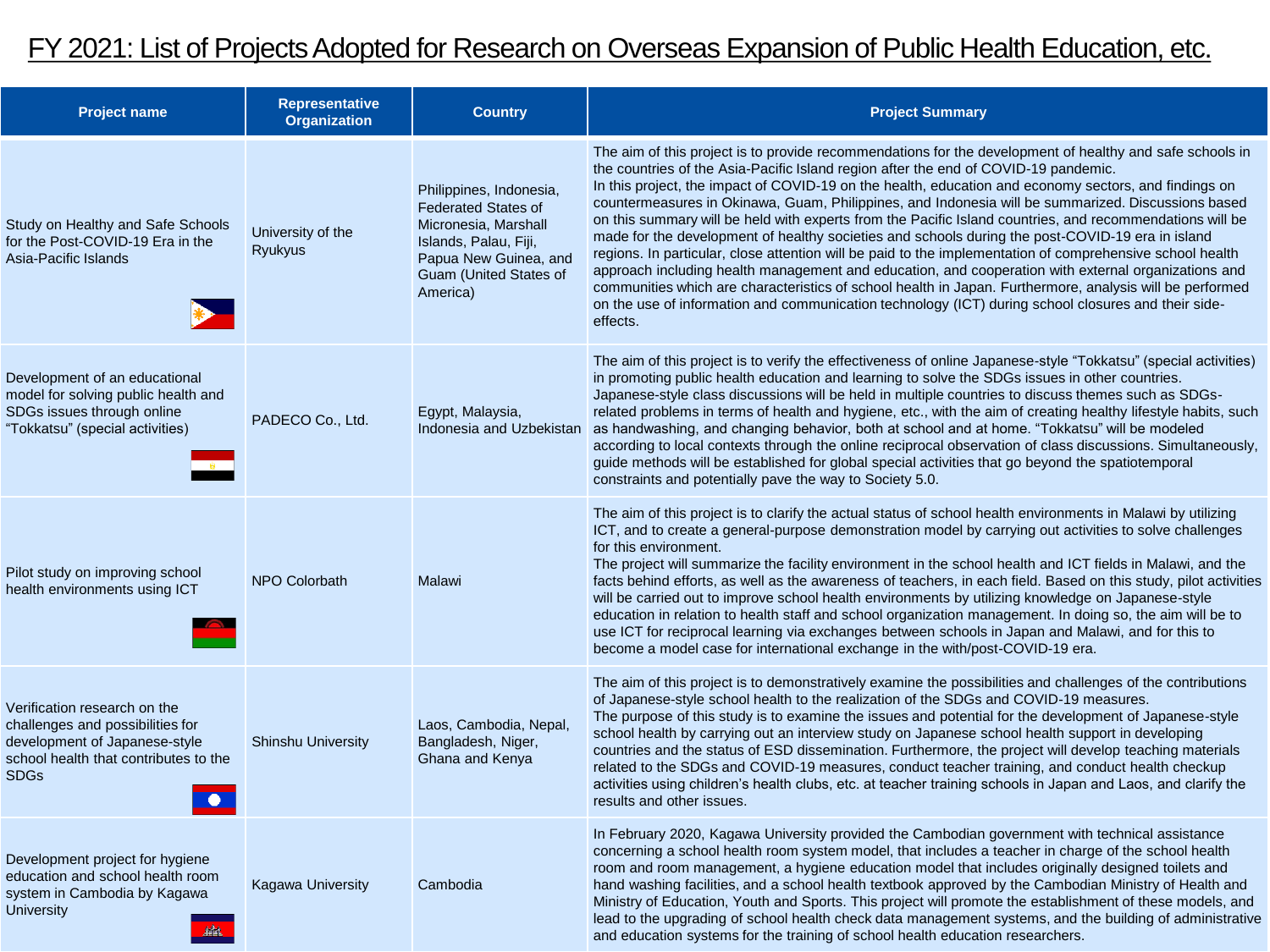#### **Efforts to Build a School Visit System**

#### **Way of thinking/current situation**

- Providing opportunities for overseas educators to visit schools in Japan and deepen their understanding of Japanese education is one of the ways to promote the overseas expansion of Japanese-style education.
- Until now, each school has voluntarily accepted school visits upon request.



#### **Outline and purpose of the school visit system Efforts in 2021**

Outline: Act as a contact point for accepting and coordinating school visit requests from overseas. Purpose: Provide overseas educators with the opportunity to experience and deepen their understanding of Japanese-style education and contribute to the internationalization of Japanese school sites and educators who are on the receiving side.

• In order to understand the current situation of school visits as well as requests and concerns about the school visit system, interviews were conducted with officials in charge of schools (9 schools), boards of education, and school corporations, etc. (4 institutions).

• Details of the system are being studied based on the survey results.

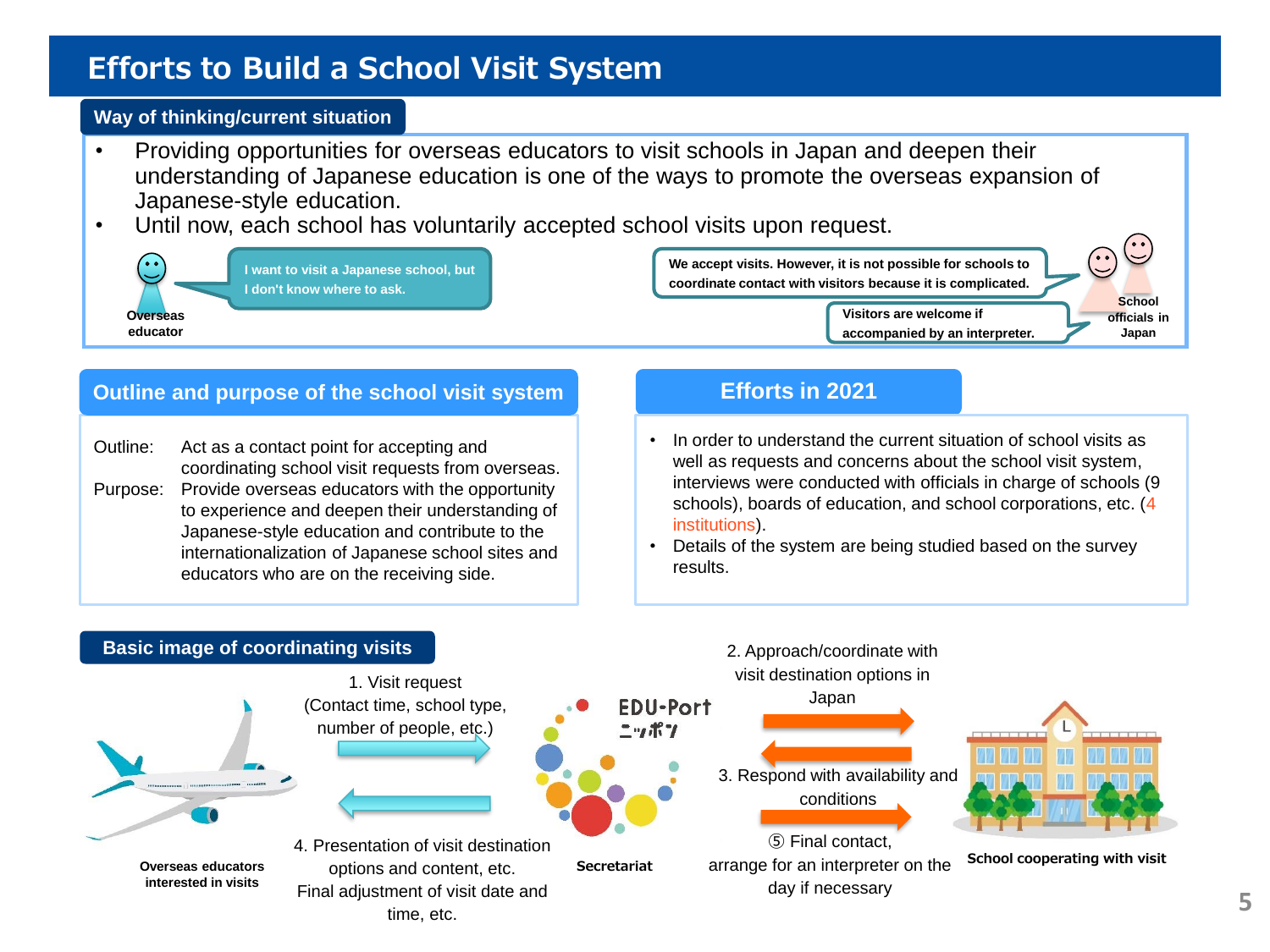#### **Research Project for promoting Japanese-style Education FY 2022 budget: 74 million yen Amidst the COVID-19 Pandemic (EDU-Port Japan 2.0)**

## **FY 2021 budget: 75 million yen**



#### **Background**

- Japanese-style education draws international interest due to its unique approaches -Elementary and junior high school education centers on cultivating a well-balanced solid academic ability, rich humanity, and healthy body. -Colleges of technology, KOSEN, develop engineers so they will have practical and sophisticated skills.
- EDU-Port Japan is included as one of the new pillars in "The Third Basic Plan for the Promotion of Education" (cabinet decision in June 2018), and is also incorporated in "Japan's Infrastructure System Overseas Promotion Strategy 2025" (December 2020).
- Due to changes resulting from the COVID-19 pandemic began in 2020, many countries are expressing a growing interest in enhancing public health education, etc.

#### **Project Summary**

Leveraging the "Public-Private Collaborative Platform for promoting Japanese-style Education" which is built in cooperation with the MOFA, METI, JICA, JETRO, local public organizations, and educational institutions, etc., MEXT conducts a research and study for promoting Japanese-style education amidst the COVID-19 pandemic.

#### **Performance and Outcomes to Date**

- ◆ In the 5 years from FY2016 to FY2020, 66 pilot projects have been implemented in a total of 36 countries and regions.
- ◆ Number of participants from Japan: approx. 18,000
- ◆ Number of Participants from partner countries: approx. 79,000 ⇒ **Contributed towards the internationalization of Japan's education, and produced solid results**
- 1. Increase in international presence of Japan's education, culture, and systems
- 2. Accumulation of knowledge on the education of foreign children
- 3. Review of Japan's lesson planning and teacher training
- 4. Reverse importing of outstanding initiatives from other countries
- 5. Acceptance of international students from countries with pilot projects
- 6. Creation of a new industry-academic-government partnership regarding education etc.
- ◆ Furthermore, many achievements have been made such as the introduction of instrumental music education in the local curriculum guideline (music) and the introduction of a Japanese-style curriculum when establishing the first local robot department in the country's national institute of technology.
- ◆ In FY2021, 5 research studies on overseas expansion such as public health education were conducted.

#### **Specific Initiatives to Further Outcomes**

#### ◆ **Managing Public-Private Collaborative Platform**

- Expert committee made up of representatives from the public and private sectors
- Symposiums, seminars, exhibits at an international forum
- Individual discussions and networking with businesses expanding overseas
- Public relations, promotional activities
- Support to arrange school visits
- ◆ Research and study to promote public health **education, etc.**
- Implementing research and study to promote Japanesestyle public heath education, etc., amidst the COVID-19 pandemic.

#### **Research on strategic overseas expansion in Africa (Scheduled to start accepting applications after mid-April)**

• Given the holding of TICAD8, conduct research to understand the needs of African countries and measures for overseas expansion, etc. under and after the coronavirus pandemic.



#### **Expected Outcome**

**Further internationalization of Japan's education** post COVID-19 (development of new education programs, acceleration of collaborative international education, etc.), **expansion of pro-Japan people and contribution towards SDGs** (strengthening relationships with other countries, promotion of mutual understanding), and **contribution to Japan's economic growth, etc.** 



Basic Education